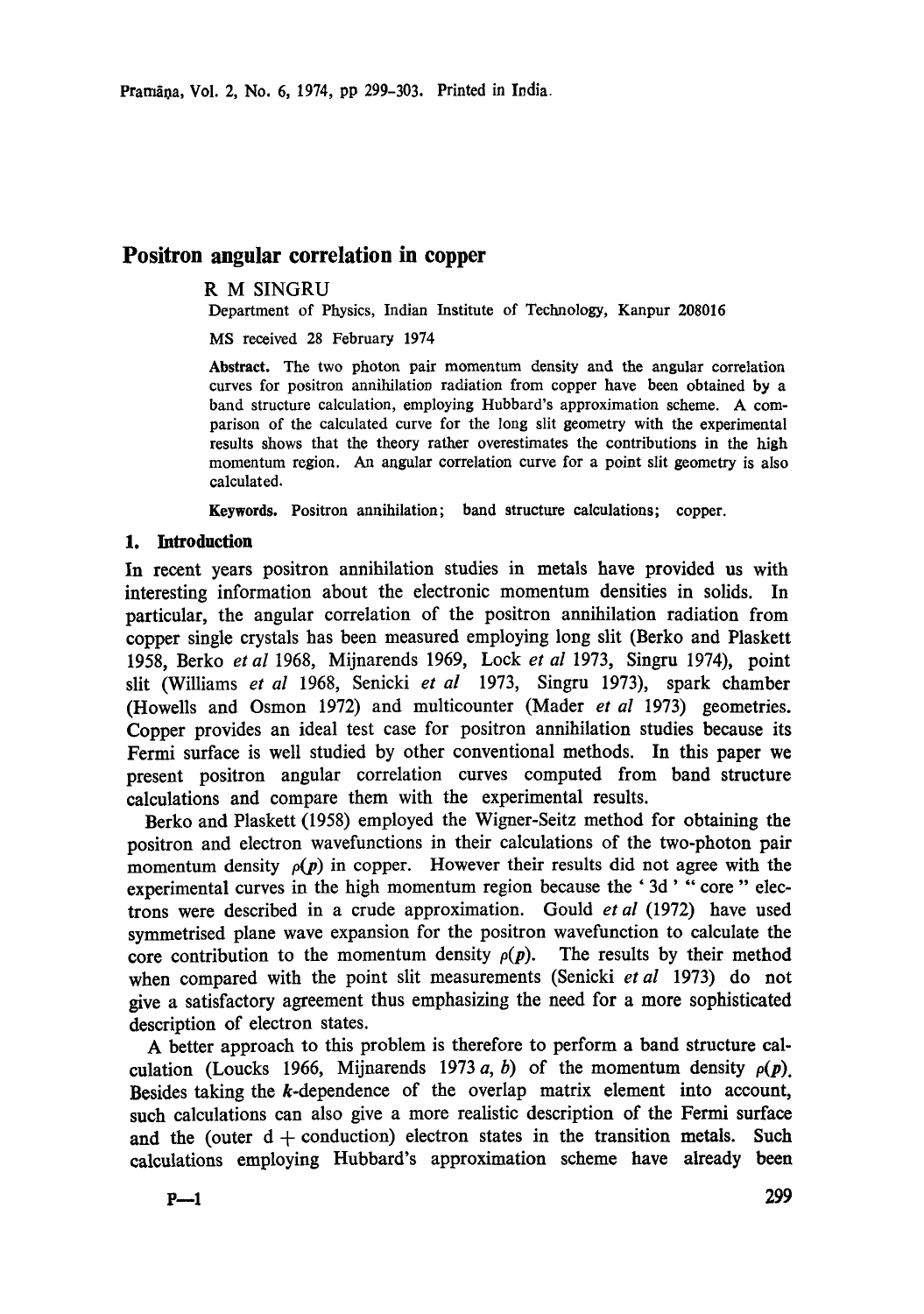reported by Mijnarends (1973  $a$ ) for copper. We have extended these calculations by incorporating additional features which are outlined in the next section.

### **2. Calculation**

The procedure of present calculations closely follows the theory discussed by Mijnarends (1973  $a$ ). The extra features of the present work are as follows: (a) The positron wavefunction  $\phi_+$  was calculated by employing a symmetrised plane wave expansion (Gould *et al* 1972) in which

$$
\phi_+(r) = (1/\tau)^{1/2} \sum_{\mathbf{K}} A_{\mathbf{K}} \exp\left(i \mathbf{K}.\mathbf{r}\right) \tag{1}
$$

The coefficients  $A_k$ 's were obtained by solving the secular equation

$$
\sum_{\mathbf{K}} \left[ (K^2 - E) \, \delta_{\mathbf{K} \mathbf{K}'} + V_{\mathbf{K} - \mathbf{K}'} \right] A_{\mathbf{K}} = 0 \tag{2}
$$

where the Fourier coefficients  $V_{\mathbf{x}-\mathbf{x}'}$  of the crystal potential were obtained from the muffin-tin potential of Burdick (1963) using partial waves up to  $l = 12$  in the following formula

$$
V_{\kappa-\kappa'} = (1/\tau) \int\limits_{\tau} V(r) \exp\left[i\left(K - K'\right) \cdot r\right] dr \tag{3}
$$

In eq. (1) the sum was carried out for the first 89 reciprocal lattice vectors and the eigenvalue (for the  $k = 0$  state) of the positron was found to be  $0.559 \text{ Ry}$ with respect to the constant potential in the interstitial region. The first Fourier coefficient  $A_K$  was adjusted to make  $\phi_+(r=0) = \tau^{-1/2} \sum A_K = 0$  subject to  $\sum_{\mathbf{K}} |A_{\mathbf{K}}|^2 = 1$ . The resulting  $\phi_+(\mathbf{r})$  along three  $(h, k, l)$  directions is shown in



**Figure 1.** Positron wavefunction along three directions in copper.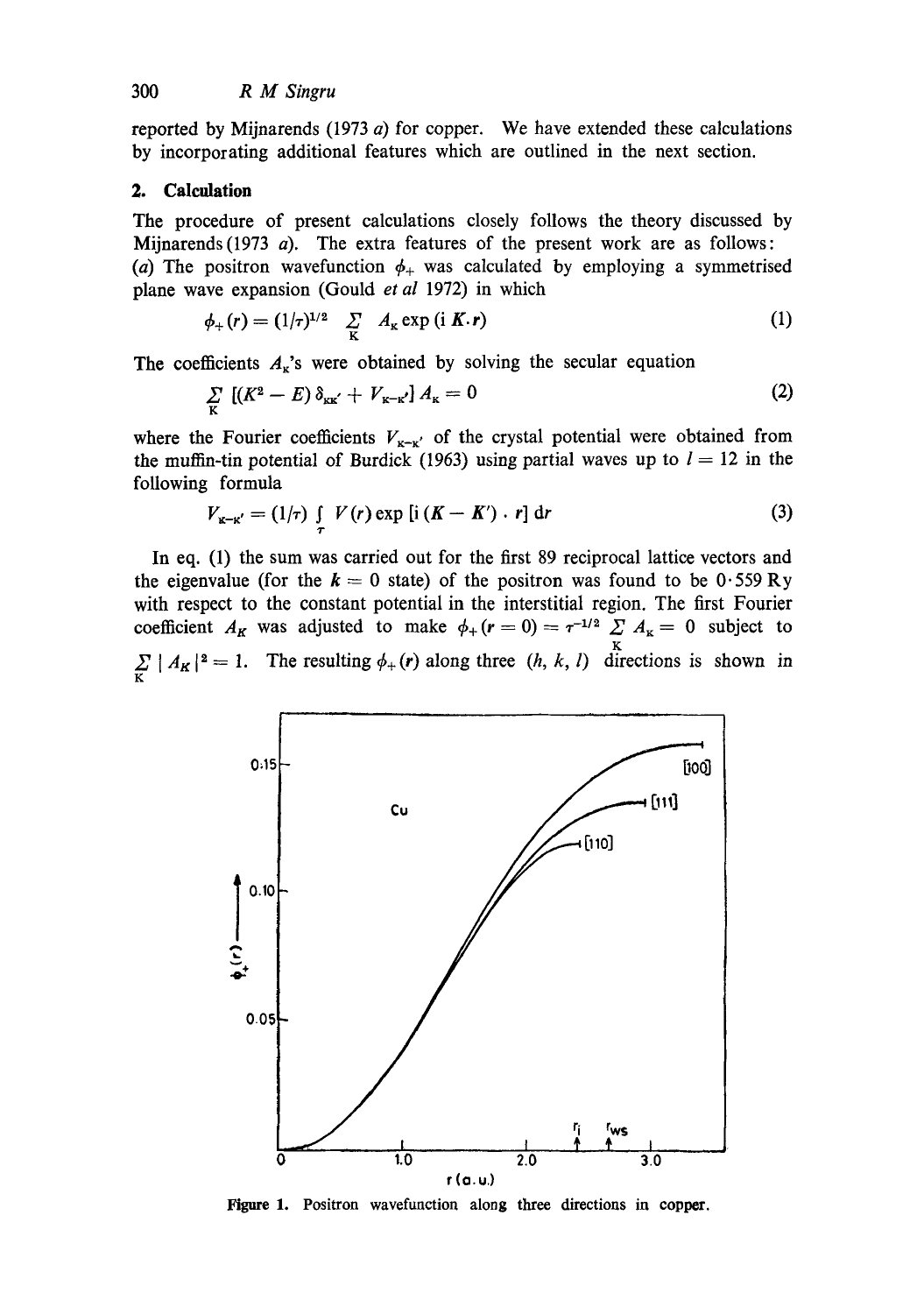figure 1. In subsequent computations of  $\rho(p)$  a spherically averaged positron wavefunction calculated from the formula (Betts *et al* 1956)

$$
\phi_{+}^{\text{sph}}(r) = \frac{1}{35} \left[ 10 \phi_{+}^{100}(r) + 16 \phi_{+}^{110}(r) + 9 \phi_{+}^{111}(r) \right] \tag{4}
$$

was used throughout.

(b) In the calculation of the overlap matrix element between the positron and the  $(3d +$  conduction) electrons [eq. 7 of Mijnarends  $(1973 a)$ ] by the Hubbard's approximation scheme, terms up to  $l = 3$  were considered for the electronic wavefunction inside the muffin-tin sphere.

(c) The contribution to  $\rho(p)$  by the core (in our case the "core" consisted of the ls 2s 2p 3s 3p orbitals) electrons was included by calculating it in the spherical approximation following Gould *et al* (1972) and using Herman-Skillman (1963) free atom wavefunctions.

## **3. Results and discussion**

The band structure of copper calculated by us is in good agreement with the results of Burdick (1963). The results for  $\rho(p)$  along the  $\langle 100 \rangle$ ,  $\langle 110 \rangle$  and (111) directions in copper looked very similar to those of Mijnarends (1973 a) with some minor adjustments brought in because of the additional features in the present calculations.

To compare our results with experimental data we calculated the theoretical angular correlation curves for a long slit and point slit geometry with a polycrystal-



Figure 2. Comparison between the calculated and experimental long slit angular correlation curves for polycrystalline copper.---- Berko et al (1968) and -Theory.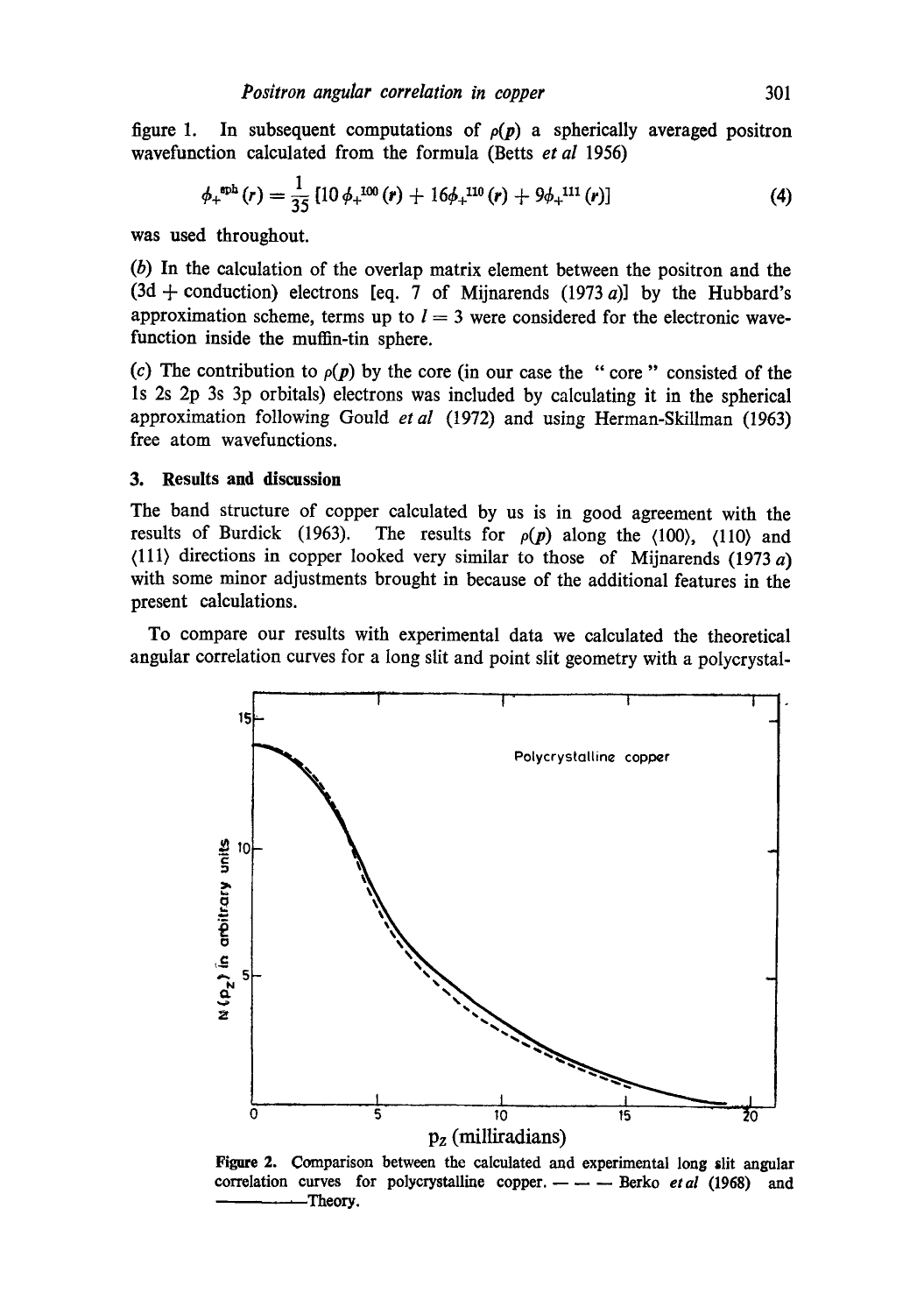line copper sample. The long slit curve was obtained by using the relation

$$
N(p_s) = \int_{\vert p_{s}\vert}^{\infty} \rho_{\rm sph}(p) \, p \, \mathrm{d}p \tag{5}
$$

where the spherically averaged  $\rho_{\rm sph}(p)$  was obtained by averaging the  $\rho_{100}$ ,  $\rho_{110}$ and  $\rho_{111}$  with a formula similar to eq. (4). The experimental curves for  $N_{100}(p_z)$ ,  $N_{110}(p_z)$  and  $N_{111}(p_z)$  by Berko *et al* (1968) were similarly spherically averaged and the resulting curve is shown in figure 2 along with the theoretical  $N(p<sub>s</sub>)$  curve. The comparison in figure 2 indicates that the theory slightly underestimates  $N(p<sub>s</sub>)$  at low momenta while it overestimates  $N(p<sub>s</sub>)$  at high momenta. These results are similar to those obtained for nickel (Singru and Mijnarends 1974). After completing the present work we received the report describing the modified augmented plane wave (MAPW) calculations of  $\rho(p)$  in copper by Bross and Stöhr (1974). Although these authors find a good agreement with the measured (Berko *et al* 1968, Cushner *et al* 1970) anisotropy  $[N_{111}(p_s) - N_{110}(p_s)]$ the agreement with  $N(p<sub>e</sub>)$  itself is not equally satisfactory. They suggest that a momentum-dependent enhancement factor arising out of many-body correlations might be necessary to explain this disagreement. Our results in figure 2 seem to support this suggestion.

The point slit angular correlation curve was calculated using the formula

$$
N(p_y, p_s) = 2 \int_{p_0}^{\infty} \rho_{sph}(p) (p^2 - p_0^2)^{-1/2} p dp
$$
 (6)

where  $p_0 = (p_y^2 + p_z^2)^{1/2}$ . For computational convenience *(i.e.,* to avoid the singularity in the integrand at  $p = p_0$ ) eq. (6) was rewritten, following Gould (1973), as



Figure 3. Calculated point slit angular correlation curves for polyerystalline copper.